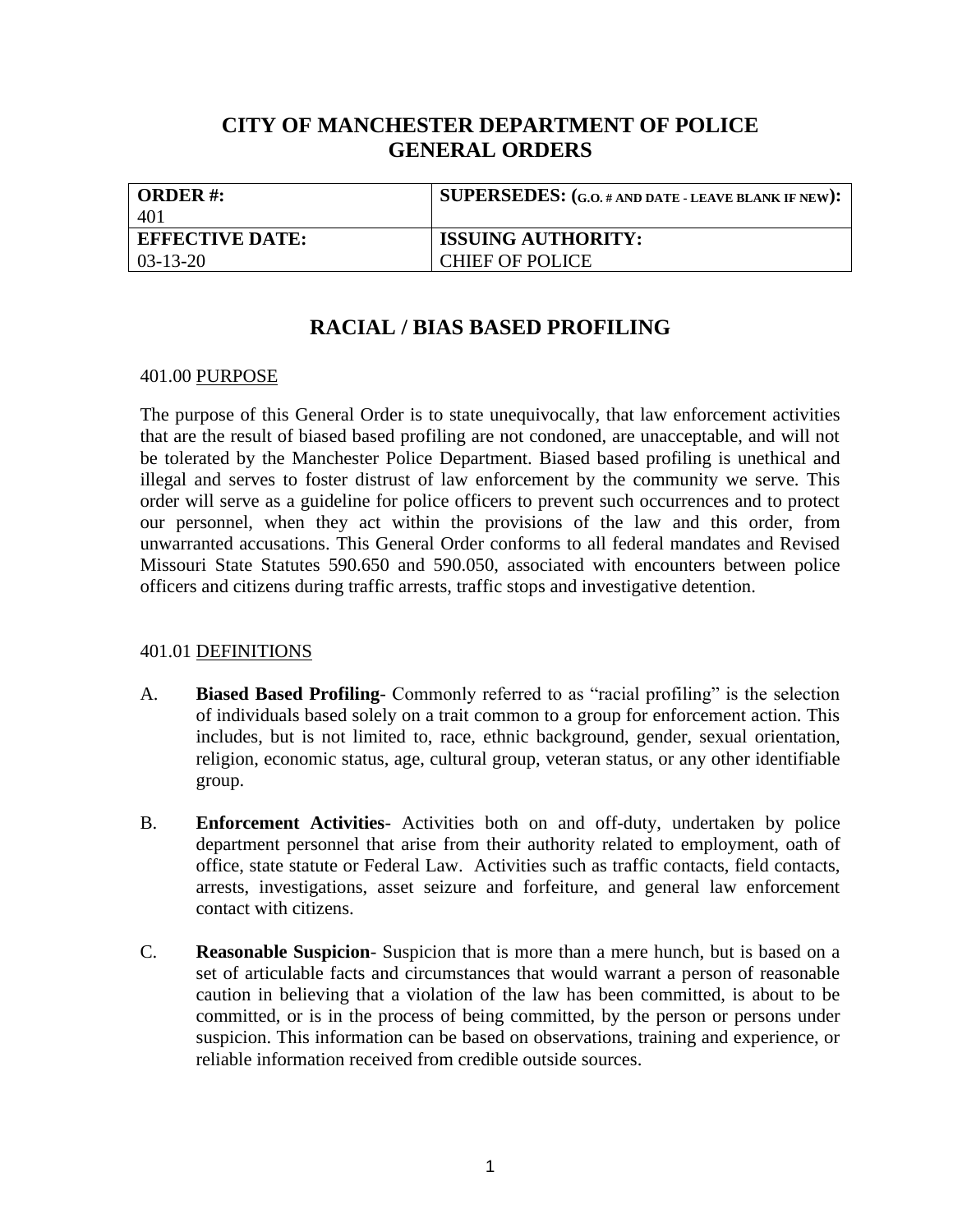### 401.02 POLICY

- A. The Manchester Police Department respects and protects the rights of every individual and pledges to treat everyone fairly and without favoritism in all enforcement actions.
- B. All investigative detention traffic stops, arrests, searches and seizures of property, including asset seizure and forfeiture efforts, by commissioned police personnel will be based on a standard of "reasonable suspicion" or "probable cause" as required by the Fourth Amendment of the U.S. Constitution and statutory authority.
- C. All investigative detentions, traffic stops, arrests, searches or seizures of property, including asset seizure and forfeiture efforts, based on race, ethnicity, gender, sexual orientation, religious beliefs, disability, handicap or health related conditions, or economical level conducted without probable cause or reasonable suspicion, are strictly forbidden. Officers must be able to articulate specific facts, circumstances and conclusions that support probable cause or reasonable suspicion for the arrest, traffic stop or investigative detention.
- D. Proactive traffic enforcement and stops are an effective and important law enforcement function. Enforcement efforts are critical in saving lives and reducing injuries that are attributed to either drunk driving or individuals that wantonly violate the traffic laws of our state and communities. In addition, traffic law enforcement is an effective tool in gathering evidence, apprehending fugitives and combating illegal drugs, illegal weapons and other criminal activity.
- E. The Manchester Police Department General Order Manual that has been made available to all employees identifies specific procedures to be used during investigative detentions, traffic stops, use of force, search and seizure.
- F. The Manchester Police Department will investigate all complaints of bias based profiling and will conduct an annual administrative review of statistical traffic, field interview and asset forfeiture data to determine and verify compliance.
- G. Corrective measures will be taken to remedy any violations of this policy. Corrective measures may include but are not limited to, training, counseling, policy review, and discipline up to and including termination of employment.
- H. All sworn officers shall receive annual bias-based profiling related training. This training will be conducted and documented by supervisors at the platoon level. Training documentation will be forwarded to the Professional Standards office. This training may include the viewing of video training tapes, web-based computer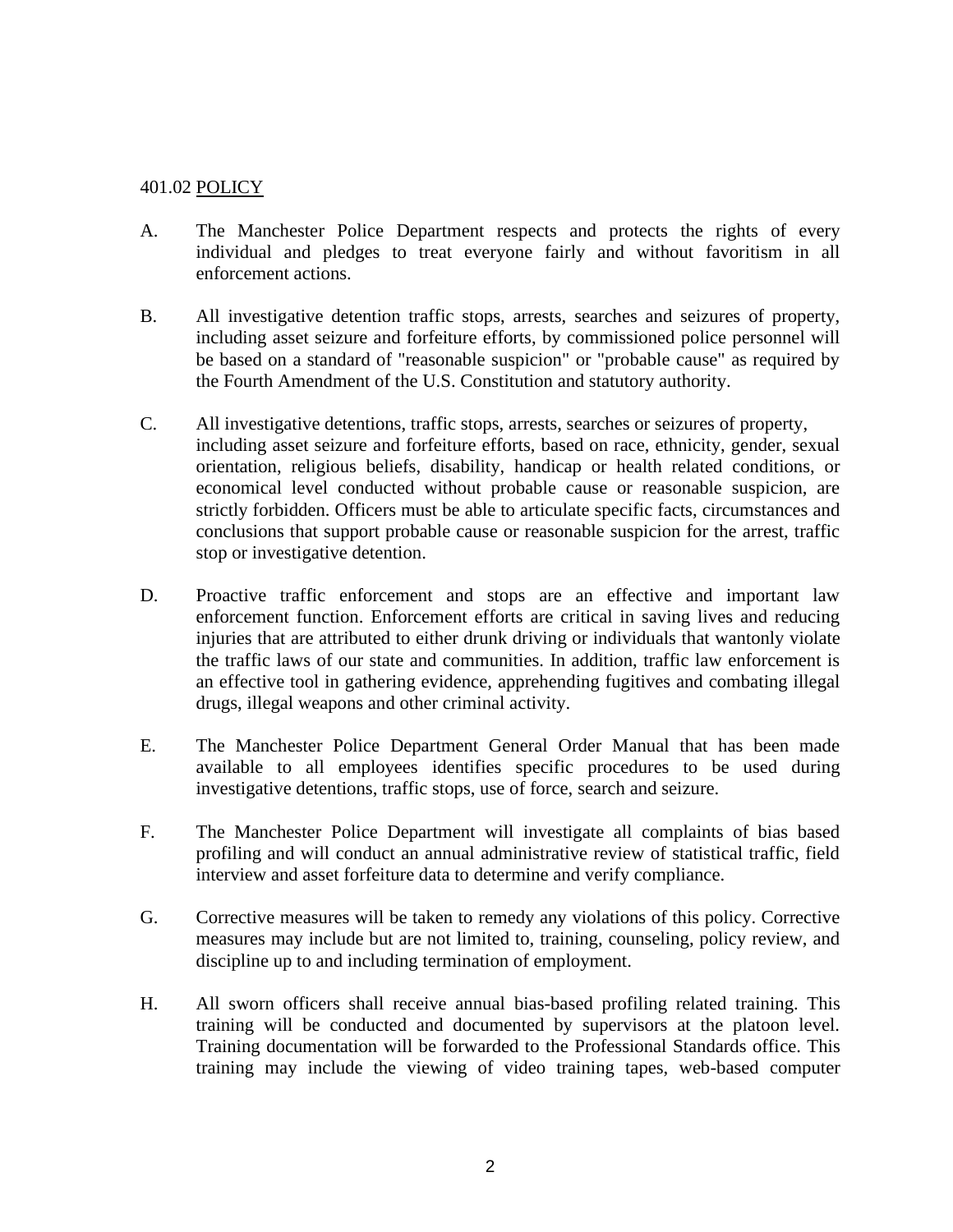courses, or policy review and legal updates related to bias based profiling and is a requirement of the Missouri Law Enforcement Continuing Education requirements.

#### 401.03 PROCEDURE

Revised Missouri State Statute 590.650 requires that certain statistical information be collected and reported for every motor vehicle stop made by a peace officer. This statute covers "traffic" violation stops as well as "suspicious" vehicle stops. The mandatory collection of this information **pertains only to the driver of a vehicle, and not to any of the passengers** (except for the overall number of passengers)**.** The following section lists the procedure for collecting and reporting this information.

- A. In the "Records Management" section of ITI, there is a separate tabs marked "Summons" and "Racial Profiling". Handwritten traffic tickets are entered into the department ITI records management system by officers themselves or record room personnel, however, officers are responsible for entering the racial profiling data.
- B To enter racial profiling data, just click on the "Racial Profiling" tab and answer every question. There are three pages that need to be completed requiring the following information from every vehicle stop:
	- 1. TRAFFIC VIOLATION: This is the traffic offense that led to the stop, and more than one box may be checked.
	- 2. RESULT OF STOP: Check all that apply, and more than one box may be checked.)
	- 3. DRIVER'S RACE / MINORITY STATUS: (Based on visual observation only - you're not supposed to ask the driver).
	- 4. DRIVER'S AGE
	- 5. DRIVER'S GENDER
	- 6. RESIDENCY OF DRIVER: Indicate (Yes or No) whether the driver a resident of Manchester.

7. LOCATION OF STOP: Contrary to what this box implies, this is the location where the actual traffic violation occurred.

8. WAS VEHICLE SEARCH INITIATED AS A RESULT OF THE TRAFFIC STOP? If marked "yes", check all boxes that apply.

9. WHAT WAS SEARCHED?